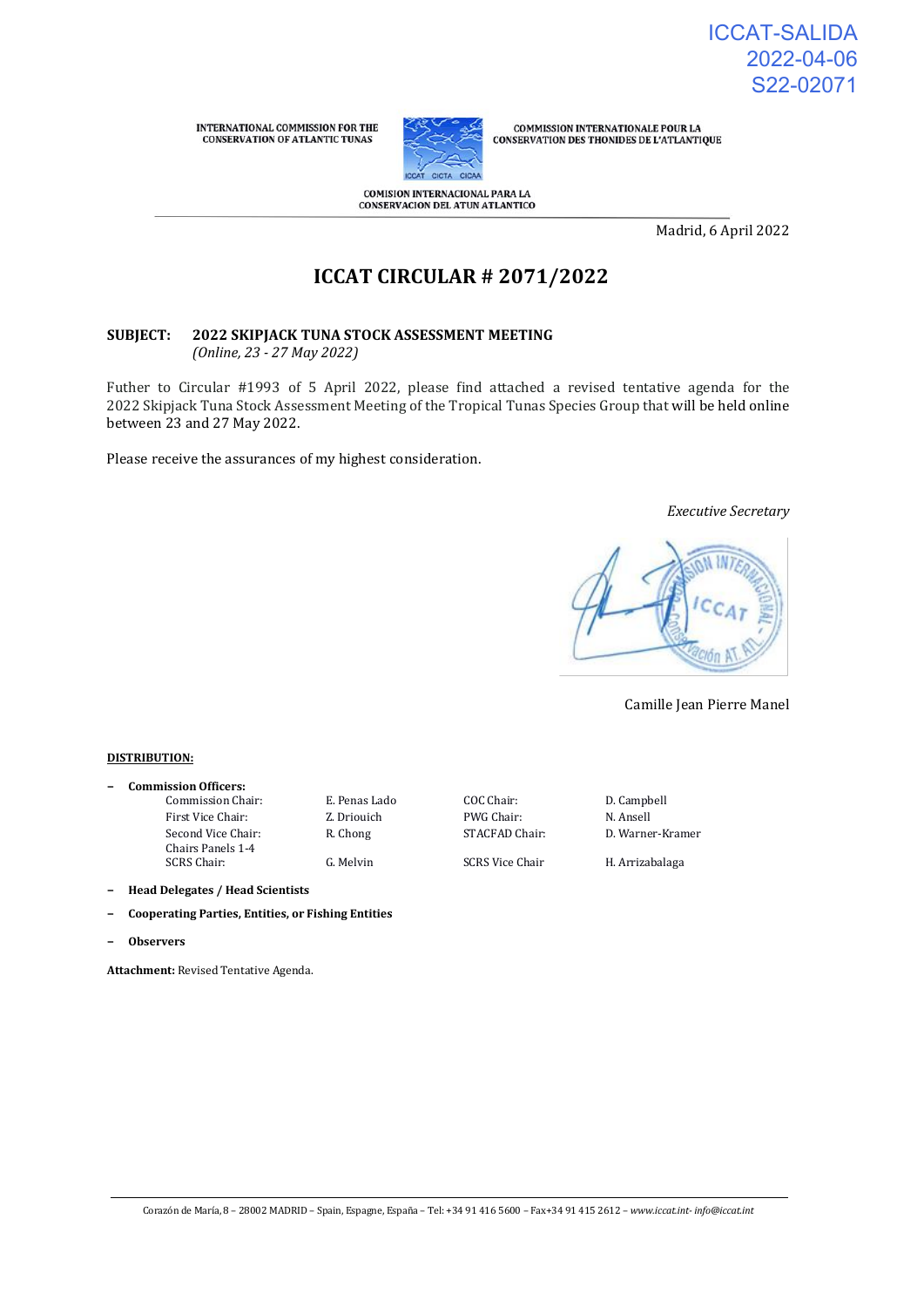

**COMMISSION INTERNATIONALE POUR LA** CONSERVATION DES THONIDES DE L'ATLANTIQUE

**COMISION INTERNACIONAL PARA LA** CONSERVACION DEL ATUN ATLANTICO

# **2022 Skipjack Tuna Stock Assessment Meeting**

*(Online, 23 – 27 May 2022)*

# **Objectives**

The SCRS will conduct the 2022 assessment of the skipjack tuna stock with data up to 2020. An intersessional workplan agreed upon during the Data Preparatory meeting will define the parameters and models for the assessment analyses.

# **Tentative Agenda**\*

- 1. Opening, adoption of Agenda, and meeting arrangements
- 2. Summary of available data for assessment and updates since Data Preparatory meeting
	- 2.1. Fisheries statistics, size, and CAS estimates
	- 2.2. Biological parameters and fleet structure
	- 2.3. Relative indices of abundance
- 3. Stock Assessment Models and other data relevant to the assessment
	- 3.1. Eastern stock
		- 3.1.1. Statistically integrated model (Stocks Synthesis 3)
		- 3.1.2. Surplus Production models (JABBA and MPB)
	- 3.2. Western stock
		- 3.2.1. Statistically integrated model (Stocks Synthesis 3)
		- 3.2.2. Surplus Production models (JABBA)
- 4. Stock status results
	- 4.1. Eastern stock
		- 4.1.1. Statistically integrated model (Stocks Synthesis)
		- 4.1.2. Surplus Production models, (JABBA and MPB)
		- 4.1.3. Synthesis of assessment results
	- 4.2. Western stock
		- 4.2.1. Statistically integrated model (Stocks Synthesis)
		- 4.2.2. Surplus Production models (JABBA)
- 5. Projections Kobe Matrix for Skipjack tuna stocks
	- 5.1. Eastern stock
	- 5.2. Western stock
- 6. Recommendations
	- 6.1. Management
		- 6.1.1. Eastern stock 6.1.2. Western stock
	- 6.2. Research and statistics  $-$  including those with financial implications
- 7. Responses to the Commission
- 8. Other matters
- 9. Adoption of the report and closure

\* An annotated agenda will be circulated by the Chair during the week before the start of the meeting, which will include the schedule for the different agenda items.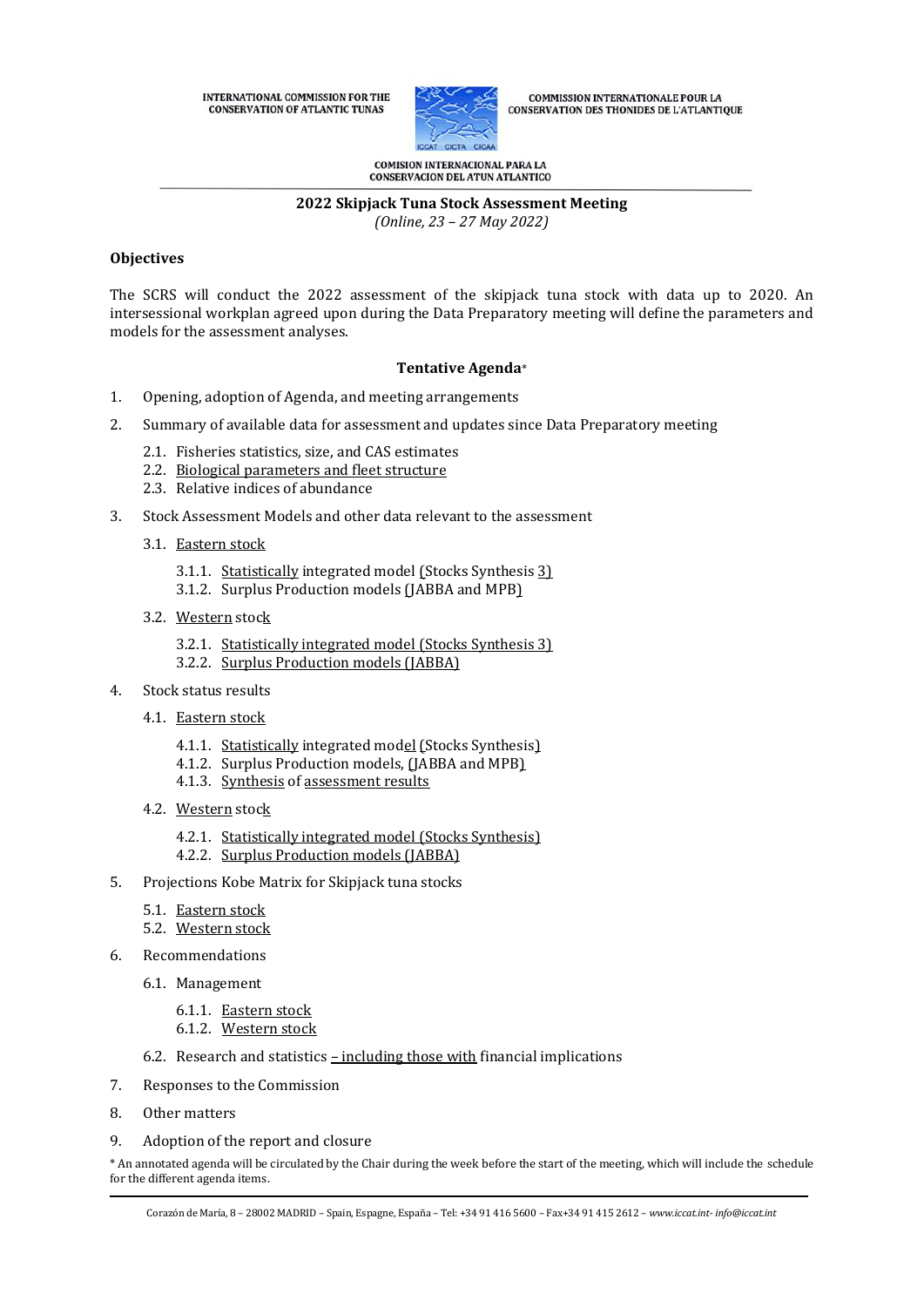

**COMMISSION INTERNATIONALE POUR LA CONSERVATION DES THONIDES DE L'ATLANTIQUE** 

**COMISION INTERNACIONAL PARA LA CONSERVACION DEL ATUN ATLANTICO** 

Madrid, 5 April 2022

# **ICCAT CIRCULAR # 1993/2022**

#### **SUBJECT: 2022 SKIPJACK TUNA STOCK ASSESSMENT MEETING** *(Online, 23 - 27 May 2022)*

I would like to inform you that the 2022 Skipjack Tuna Stock Assessment Meeting of the Tropical Tunas Species Group will be held online between 23 and 27 May 2022.

Attached please find the tentative agenda of the meeting and other relevant information about the organization. I would appreciate it very much if you could distribute this announcement to scientists who may contribute by participating in the meeting. This announcement will also be published on the [current](https://www.iccat.int/en/Meetings.html)  [meetings page o](https://www.iccat.int/en/Meetings.html)f our website.

In order to organize the online meeting in advance of the session, in particular, with regard to the number of participants, you are kindly requested to send to the Secretariat a list of delegates who will participate in the meeting by **13 May 2022**. Any late submission of the official delegation may cause delay in providing access to participants to the meeting and to the related documents. Participants must also register for the meeting using the online registration form available on the [current meetings page o](https://www.iccat.int/en/Meetings.html)f our website by **16 May 2022**.

Please receive the assurances of my highest consideration.

Camille Jean Pierre Manel

*Executive Secretary*

#### **DISTRIBUTION:**

- **− Commission Officers:**
	- First Vice Chair: **Z. Driouich** PWG Chair: **N. Ansell** Second Vice Chair: Chairs Panels 1-4

Commission Chair: E. Penas Lado COC Chair: D. Campbell

R. Chong STACFAD Chair: D. Warner-Kramer

G. Melvin SCRS Vice Chair H. Arrizabalaga

**− Head Delegates / Head Scientists**

- **− Cooperating Parties, Entities, or Fishing Entities**
- **− Observers**

**Attachment:** Tentative Agenda and information for participants.

Corazón de María, 8 – 28002 MADRID – Spain, Espagne, España – Tel: +34 91 416 5600 – Fax+34 91 415 2612 – *www.iccat.int- info@iccat.int*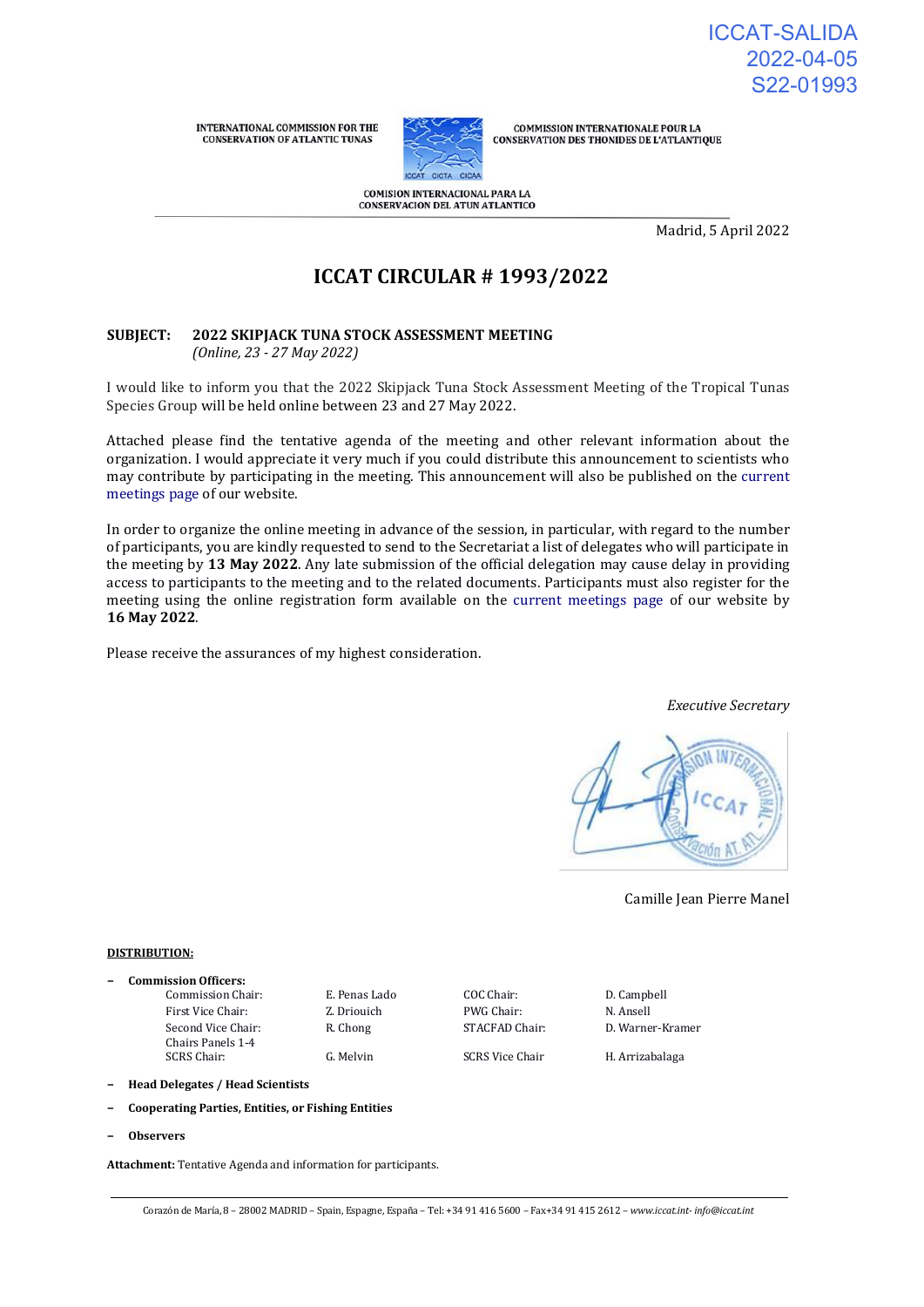

**COMMISSION INTERNATIONALE POUR LA** CONSERVATION DES THONIDES DE L'ATLANTIQUE

**COMISION INTERNACIONAL PARA LA** CONSERVACION DEL ATUN ATLANTICO

#### **2022 Skipjack Tuna Stock Assessment Meeting** *(Online, 23 – 27 May 2022)*

### **Objectives**

The SCRS will conduct the 2022 assessment of the skipjack tuna stock with data up to 2020. An intersessional workplan agreed upon during the Data Preparatory meeting will define the parameters and models for the assessment analyses.

# **Tentative Agenda**\*

- 1. Opening, adoption of Agenda, and meeting arrangements
- 2. Summary of available data for assessment and updates since the Data Preparatory meeting
	- 2.1 Fisheries statistics, size, and CAS estimates
	- 2.2 Relative indices of abundance
- 3. Stock Assessment Models and other data relevant to the assessment
	- 3.1 Catch integrated model, Stocks Synthesis
	- 3.2 Surplus Production models, JABBA and MPB
	- 3.3 Other indicators of stock status
- 4. Stock status results
	- 4.1 Catch integrated models, Stocks Synthesis
	- 4.2 Surplus Production models, JABBA and MPB
	- 4.3 Other indicators of stock status
- 5. Projections
	- 5.1 Kobe Matrix for Skipjack tuna stocks
- 6. Recommendations
	- 6.1 Management
	- 6.2 Research and statistics
		- 6.1.1With financial implications
		- 6.1.2Without financial implications
- 7. Responses to the Commission
- 8. Other matters
- 9. Adoption of the report and closure

\* An annotated agenda will be circulated by the Chair during the week before the start of the meeting, which will include the schedule for the different agenda items.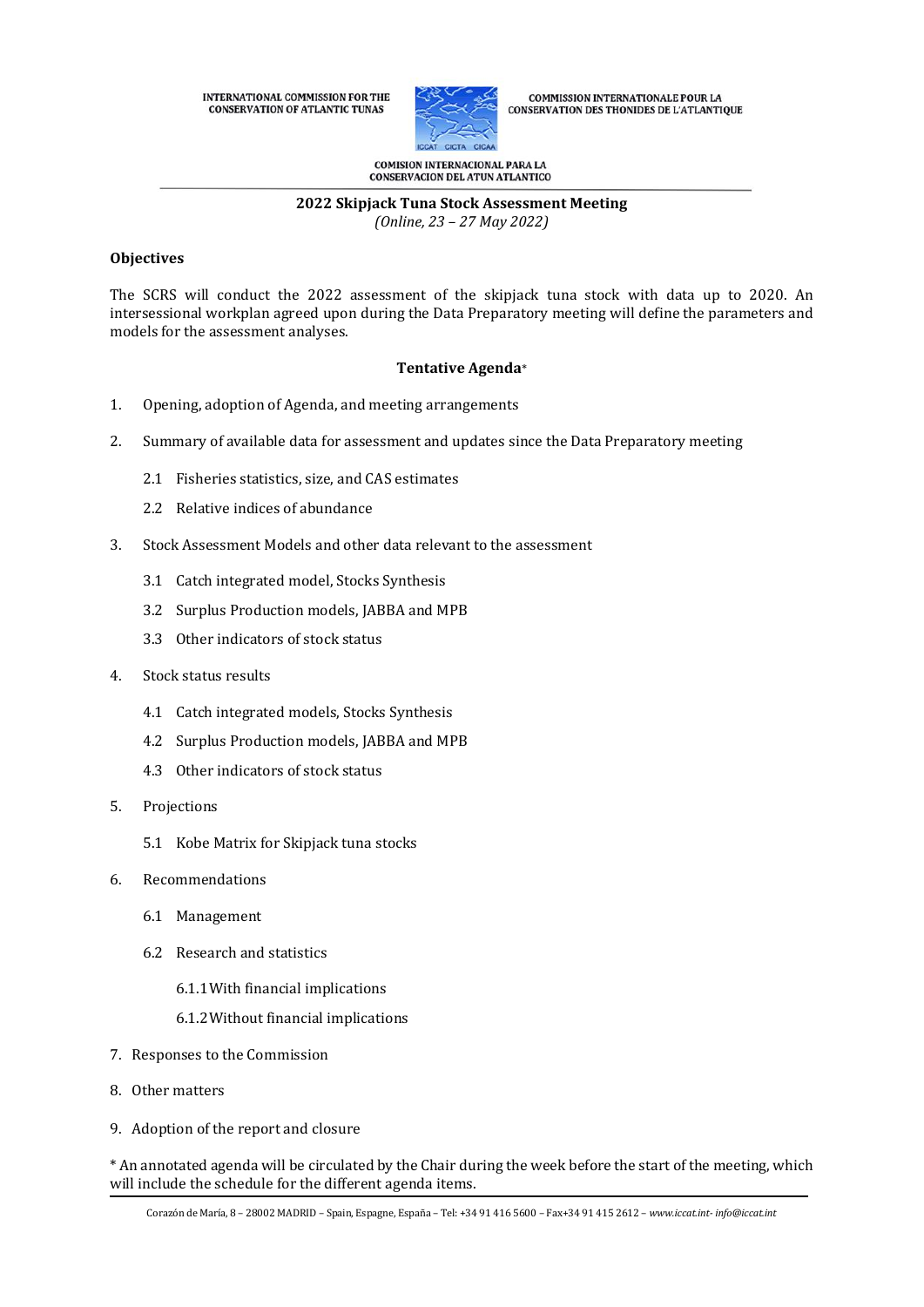

**COMMISSION INTERNATIONALE POUR LA CONSERVATION DES THONIDES DE L'ATLANTIQUE** 

**COMISION INTERNACIONAL PARA LA CONSERVACION DEL ATUN ATLANTICO** 

# **Additional information for participants**

# **1. Date and venue**

The meeting will be held online between 23 and 27 May 2022. Meeting hours will be from **11:00 - 16:30 CET (Madrid Time)** to account for time zone differences.

# **2. Contact information**

Chair of the meeting: Dr David Die [\(ddie@rsmas.miami.edu](mailto:ddie@rsmas.miami.edu) ) Cooperative Institute of Marine and Atmospheric Studies University of Miami, 4600 Rickenbacker Cswy, 33149, Miami USA Tel: +1 305 421 4607

Western Atlantic Skipjack Rapporteur: Rodrigo Sant'Ana ([rsantana@univali.br\)](mailto:rsantana@univali.br) Researcher, Laboratório de Estudos Marinhos Aplicados - LEMA Ecola do Mar, Ciência e Tecnologia - EMCT, Universidade do Vale do Itajaí - UNIVALI, Rua Uruquai, 458 - Bloco E2, Sala 108 - Centro, Itajaí, CEP 88302-901 Santa Catarina Itajaí Tel: +55 (47) 99627 1868

Secretariat contact: Dr Mauricio Ortiz [\(mauricio.ortiz@iccat.int\)](mailto:mauricio.ortiz@iccat.int) International Commission for the Conservation of Atlantic Tunas (ICCAT) C/ Corazón de María 8, 6th floor, Madrid 28002, Spain Tel: +34 91 416 5600

# **3. Language**

The working language for the meeting will be English, as no simultaneous interpretation can be provided. Scientific documents can be written in English, Spanish, or French.

# **4. Call for scientific papers and presentations**

Participants are encouraged to submit relevant scientific papers. In order to better organize the meetings, in 2014 the SCRS established deadlines for submitting documents, which were revised in 2015. These deadlines provide the rapporteurs with valuable information to better fit the meeting timetable as well as allow the Secretariat to make the documents available to participants in advance of the meeting. In 2015 and 2019 the SCRS "proposed that a new deadline for the submission of SCRS documents and presentations should be implemented; these documents/presentations should be provided in their entirety at least one week before the meeting in which they are to be presented to facilitate their review by participating scientists prior to these meetings". As such the full documents and presentations for this meeting should be provided to [info@iccat.int](mailto:info@iccat.int) or [mauricio.ortiz@iccat.int](mailto:mauricio.ortiz@iccat.int) by **16 May 2022**. Documents and presentations provided after the deadline will not be accepted unless previously authorized by the Chair. Authors are reminded to closely follow the *[Guidelines for Authors of Scientific Documents](https://www.iccat.int/Documents/SCRS/Other/Guide_ColVol_ENG.pdf) for the ICCAT SCRS and [Collective Volume Series](https://www.iccat.int/Documents/SCRS/Other/Guide_ColVol_ENG.pdf)*. Furthermore, the original documents (text, tables, and figures) should be prepared in WORD or compatible software.